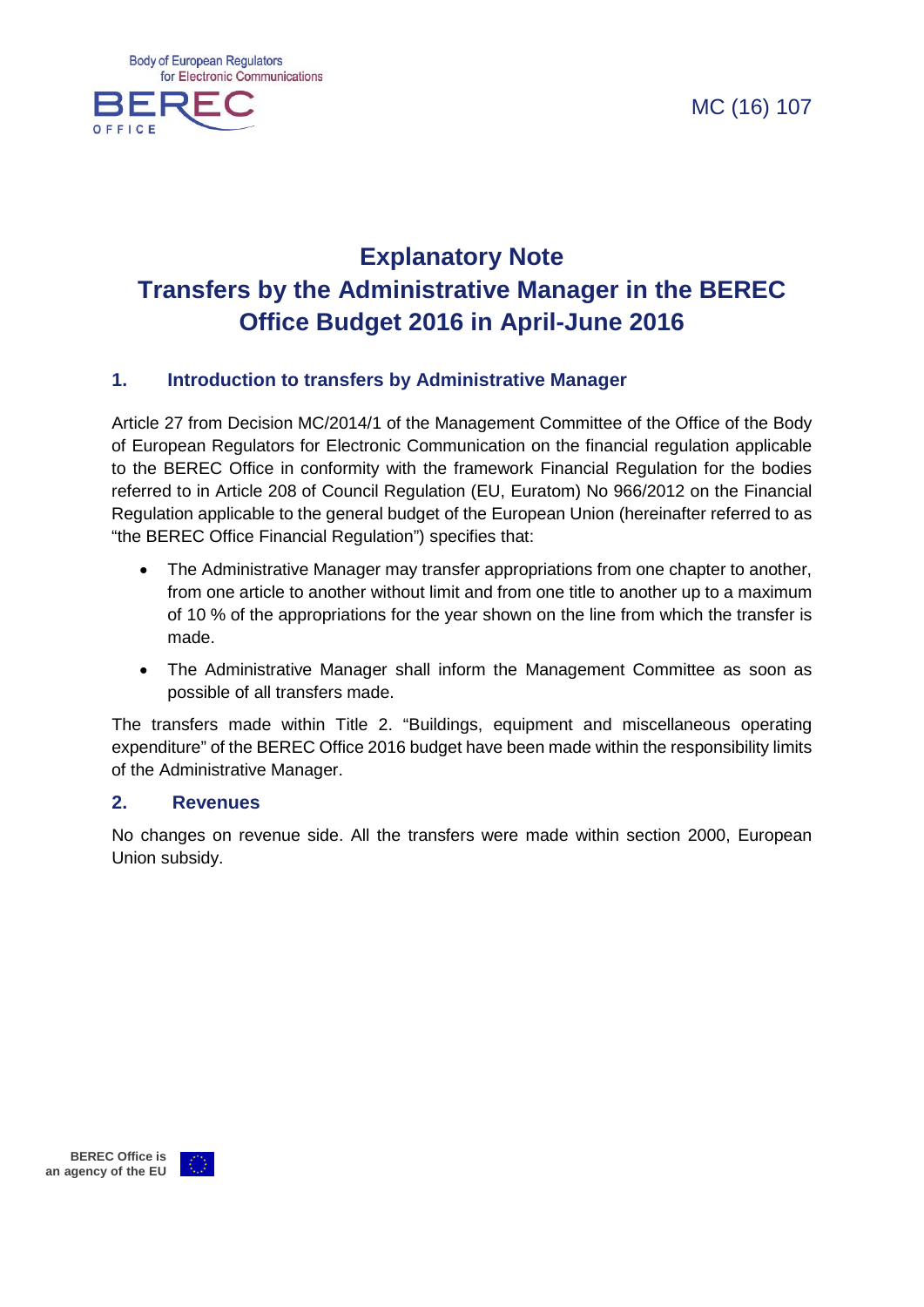### **3. Expenditure**

### **3.1. Transfer within title 2**

Legal base: Art.27(1)(b) - transfers from one chapter to another, from one article to another without limit.

The amounts transferred are provided in the table below:

| <b>Title</b><br><b>Chapter</b><br><b>Item</b> | <b>Description</b>                                                                                | Budget 2016<br>approved by<br>budgetary<br>authority | <b>Transfers</b><br>by<br><b>Administr</b><br>ative<br><b>Manager</b><br>in<br>January-<br>March<br>2016 | <b>Transfers</b><br>by<br><b>Administr</b><br>ative<br><b>Manager</b><br>in April-<br><b>June 2016</b> | <b>Budget</b><br>with<br>transfers | <b>Difference</b><br>(between<br>initial and<br>budget on<br>30.06.2016) |
|-----------------------------------------------|---------------------------------------------------------------------------------------------------|------------------------------------------------------|----------------------------------------------------------------------------------------------------------|--------------------------------------------------------------------------------------------------------|------------------------------------|--------------------------------------------------------------------------|
| $\overline{2}$                                | <b>BUILDINGS, EQUIPMENT</b><br><b>AND MISCELLANEOUS</b><br><b>OPERATING</b><br><b>EXPENDITURE</b> | 260,505.00                                           | 64,376.00                                                                                                |                                                                                                        | 325,241.00                         | 24.85%                                                                   |
| 21                                            | <b>Information technology</b><br>purchases                                                        | 81,900.00                                            | 14,000.00                                                                                                | 116.00                                                                                                 | 96,016.00                          | 17.24%                                                                   |
| A-2102                                        | Other external data<br>processing services                                                        | 48,800.00                                            | 26,100.00                                                                                                | 116.00                                                                                                 | 76,016.00                          | 53.72%                                                                   |
| 22                                            | Movable property and<br>associated costs                                                          | 21,000.00                                            | $-6,500.00$                                                                                              | $-116.00$                                                                                              | 14,384.00                          | $-31.50%$                                                                |
| A-2200                                        | Technical installations and<br>electronic office equipment                                        | 1,000.00                                             |                                                                                                          | $-116.00$                                                                                              | 884.00                             | $-11.60%$                                                                |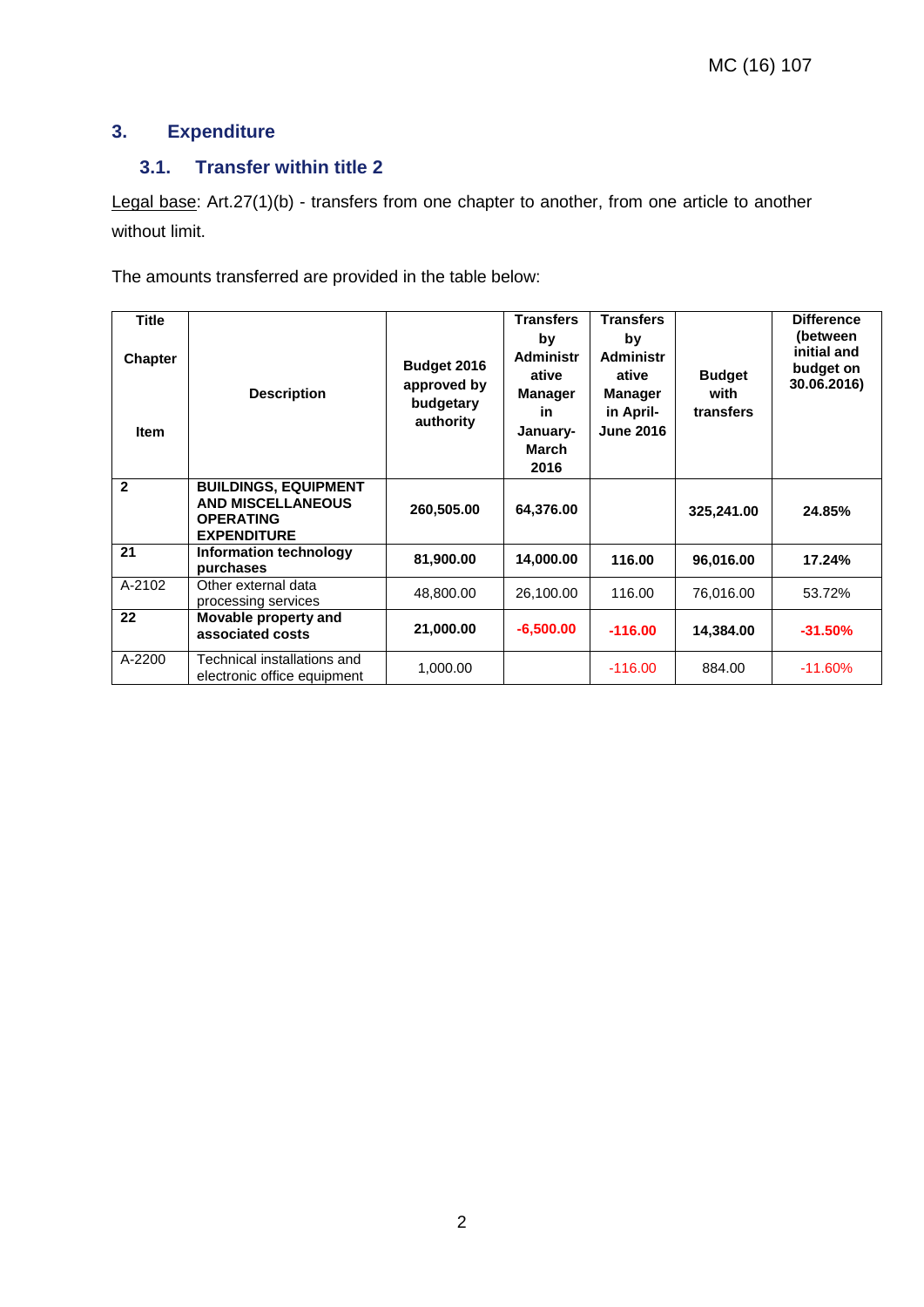#### Explanations:

#### **Transfers from:**

A-2200 - No technical installations need to be done.

#### **Transfer to:**

A-2102 - Due to decision to automatically renew direct service contract BEREC/15/010 for the next year (01.06.2016-31.05.2017), there was a need to increase the budget line.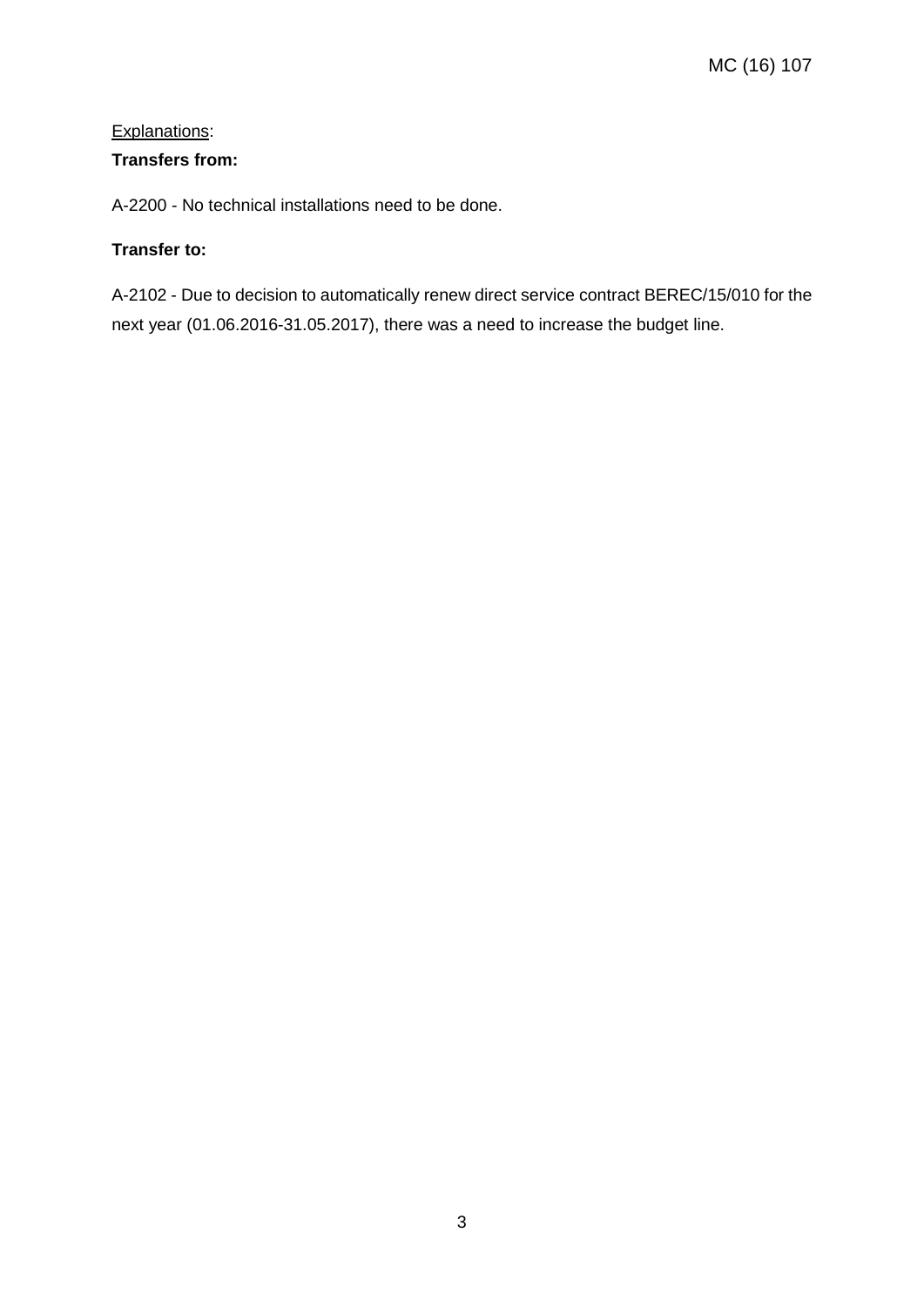# **Annex: Overview of Transfers in BEREC Office Budget 2016 in January-June 2016**

## **Expenditure**

| <b>Budget Line</b> | <b>Budget Line description</b>                                               | Budget 2016<br>approved by<br><b>Budg. Authority</b> | <b>Agency</b><br>transfers<br>January-June<br>2016 | <b>Budget with</b><br>transfers |
|--------------------|------------------------------------------------------------------------------|------------------------------------------------------|----------------------------------------------------|---------------------------------|
|                    | <b>Budget Total</b>                                                          | 4,246,000                                            | $\bf{0}$                                           | 4,246,000                       |
| $\mathbf{1}$       | <b>STAFF</b>                                                                 | 2,402,000                                            | $-64,736$                                          | 2,337,264                       |
| 11                 | <b>STAFF IN ACTIVE EMPLOYMENT</b>                                            | 1,783,500                                            | $-30,900$                                          | 1,752,600                       |
| $110$              | <b>Staff in active employment</b>                                            | 1,186,000                                            | $-40,900$                                          | 1,145,100                       |
| A-1100             | <b>Basic salaries</b>                                                        | 780,000                                              | $-20,900$                                          | 759,100                         |
| A-1101             | Family allowances                                                            | 204,000                                              |                                                    | 204,000                         |
| A-1102             | Expatriation and foreign-residence allowances                                | 202,000                                              | $-20,000$                                          | 182,000                         |
| $111$              | <b>Contract staff and other staff</b>                                        | 500,000                                              | 10,000                                             | 510,000                         |
| A-1110             | Contract staff                                                               | 365,514                                              | $-15,000$                                          | 350,514                         |
| A-1111             | Seconded national experts                                                    | 134,486                                              | 25,000                                             | 159,486                         |
| $112$              | <b>Employer's social security contributions</b>                              | 58,000                                               | $\bf{0}$                                           | 58,000                          |
| A-1120             | Insurance against sickness                                                   | 37,000                                               |                                                    | 37,000                          |
| A-1121             | Insurance against accidents and occupational diseases                        | 6,000                                                |                                                    | 6,000                           |
| A-1122             | Insurance against unemployment                                               | 15,000                                               |                                                    | 15,000                          |
| $113$              | <b>Miscellaneous allowances and grants</b>                                   | 39,500                                               | $\bf{0}$                                           | 39,500                          |
| A-1130             | Childbirth and death allowances and grants                                   | 1,000                                                |                                                    | 1,000                           |
| A-1131             | Travel expenses for annual leave                                             | 38,500                                               |                                                    | 38,500                          |
| A-1139             | Other allowances                                                             | 0                                                    |                                                    | 0                               |
| 119                | <b>Salary weightings</b>                                                     | $\mathbf 0$                                          | $\mathbf{0}$                                       | $\mathbf 0$                     |
| 1190               | Salary weightings                                                            | 0                                                    |                                                    | $\pmb{0}$                       |
| 1191               | Adjustments to remunerations                                                 | 0                                                    |                                                    | $\mathbf 0$                     |
| $12$               | <b>MISCELLANEOUS EXPENDITURE ON STAFF RECRUITMENT</b><br><b>AND TRANSFER</b> | 46,000                                               | 5,000                                              | 51,000                          |
| $120$              | <b>Recruitment expenses</b>                                                  | 10,000                                               | 5,000                                              | 15,000                          |
| A-1200             | Travel expenses                                                              | 10,000                                               | 5,000                                              | 15,000                          |
| A-1201             | Miscellaneous expenditure on staff recruitment                               | 0                                                    |                                                    | $\mathbf 0$                     |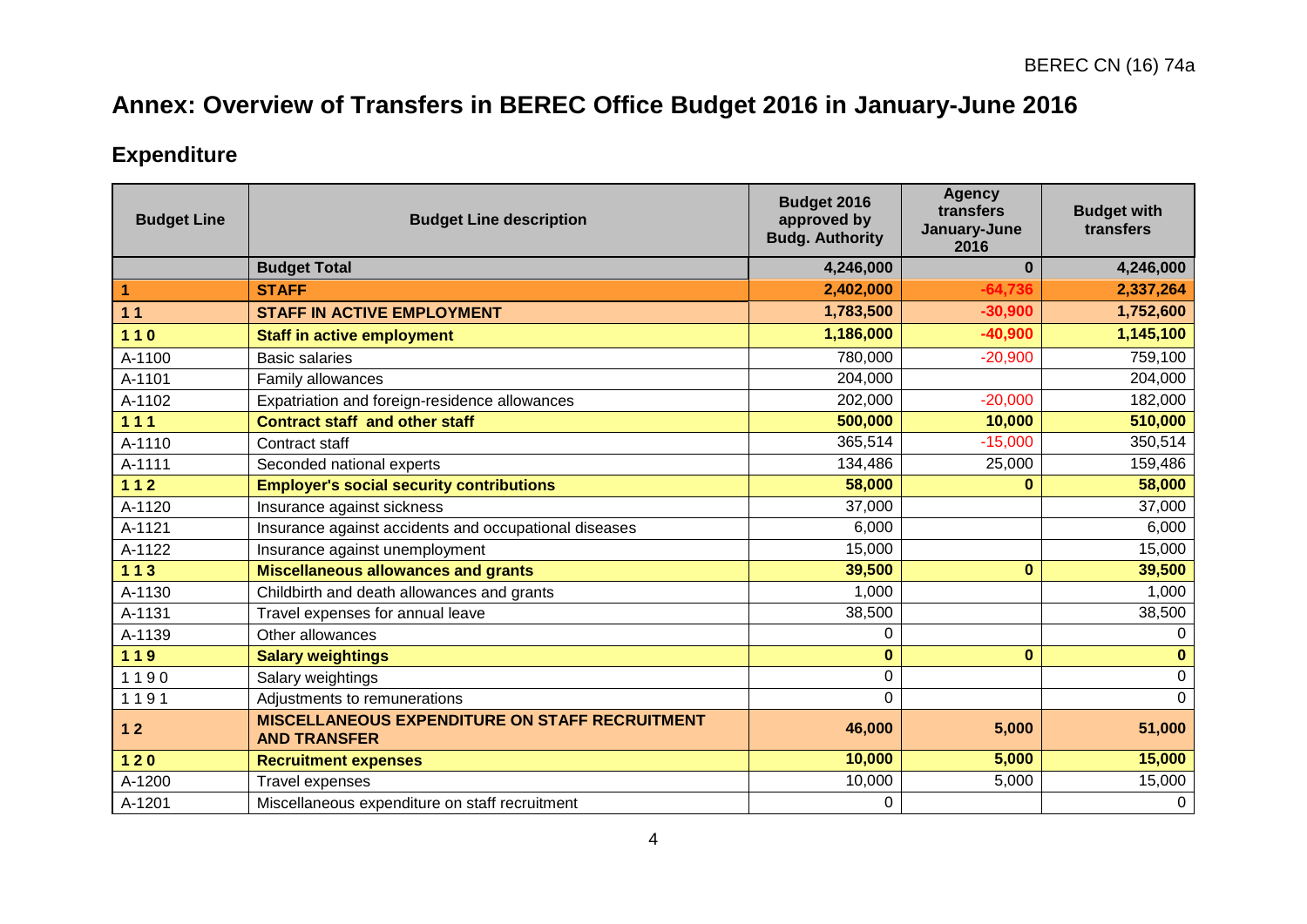| <b>Budget Line</b> | <b>Budget Line description</b>                                                | Budget 2016<br>approved by<br><b>Budg. Authority</b> | <b>Agency</b><br>transfers<br>January-June<br>2016 | <b>Budget with</b><br>transfers |
|--------------------|-------------------------------------------------------------------------------|------------------------------------------------------|----------------------------------------------------|---------------------------------|
| $121$              | <b>Expenses on entering/leaving</b>                                           | 36,000                                               | $\mathbf{0}$                                       | 36,000                          |
| A-1210             | Travel expenses on entering/leaving                                           | 3,000                                                |                                                    | 3,000                           |
| A-1211             | Installation                                                                  | 12,000                                               |                                                    | 12,000                          |
| A-1212             | Removal expenses                                                              | 6,000                                                |                                                    | 6,000                           |
| A-1213             | Daily subsistence allowances                                                  | 15,000                                               |                                                    | 15,000                          |
| 13                 | <b>MISSIONS AND DUTY TRAVEL</b>                                               | 201,000                                              | $\bf{0}$                                           | 201,000                         |
| A-1300             | Mission expenses                                                              | 201,000                                              |                                                    | 201,000                         |
| $14$               | <b>SOCIOMEDICAL SERVICES</b>                                                  | 6,000                                                | 0                                                  | 6,000                           |
| $140$              | <b>Medical service</b>                                                        | 6,000                                                | $\mathbf{0}$                                       | 6,000                           |
| A-1400             | <b>Medical services</b>                                                       | 6,000                                                |                                                    | 6,000                           |
| 15                 | <b>TRAININGS</b>                                                              | 70,000                                               | 0                                                  | 70,000                          |
| 150                | <b>Training</b>                                                               | 70,000                                               | $\mathbf{0}$                                       | 70,000                          |
| A-1500             | Training and language courses                                                 | 70,000                                               |                                                    | 70,000                          |
| 16                 | <b>EXTERNAL SERVICES</b>                                                      | 290,000                                              | $-38,836$                                          | 251,164                         |
| A-1600             | External services and temporary assistance                                    | 290,000                                              | $-38,836$                                          | 251,164                         |
| 17                 | <b>REPRESENTATION AND MISCELLANEOUS STAFF COSTS</b>                           | 5,500                                                | $\bf{0}$                                           | 5,500                           |
| A-1700             | Representation and miscellaneous staff costs                                  | 5,500                                                |                                                    | 5,500                           |
| $\overline{2}$     | <b>BUILDINGS, EQUIPMENT AND MISCELLANEOUS OPERATING</b><br><b>EXPENDITURE</b> | 260,505                                              | 64,736                                             | 325,241                         |
| 20                 | <b>RENTAL OF BUILDINGS AND ASSOCIATED COSTS</b>                               | 85,405                                               | 6,621                                              | 92,026                          |
| 200                | <b>Buildings and associated costs</b>                                         | 85,405                                               | 6,621                                              | 92,026                          |
| A-2000             | Rent                                                                          | 33,000                                               | 6,201                                              | 39,201                          |
| A-2001             | Insurance                                                                     | 1,100                                                |                                                    | 1,100                           |
| A-2002             | Water                                                                         | 30,250                                               | $-2,346$                                           | 27,904                          |
| A-2003             | Cleaning                                                                      | $\Omega$                                             |                                                    | $\Omega$                        |
| A-2004             | Fitting-out and maintenance of premises                                       | 1,055                                                | 2,766                                              | 3,821                           |
| A-2005             | Security and surveillance of buildings                                        | 20,000                                               |                                                    | 20,000                          |
| A-2009             | Other expenditure relating to buildings and premises                          | $\Omega$                                             |                                                    | $\Omega$                        |
| 21                 | <b>INFORMATION TECHNOLOGY PURCHASES</b>                                       | 81,900                                               | 14,116                                             | 96,016                          |
| 210                | <b>Information technology purchases</b>                                       | 81,900                                               | 14,116                                             | 96,016                          |
| A-2100             | Computer equipment                                                            | 20,500                                               | $-7,500$                                           | 13,000                          |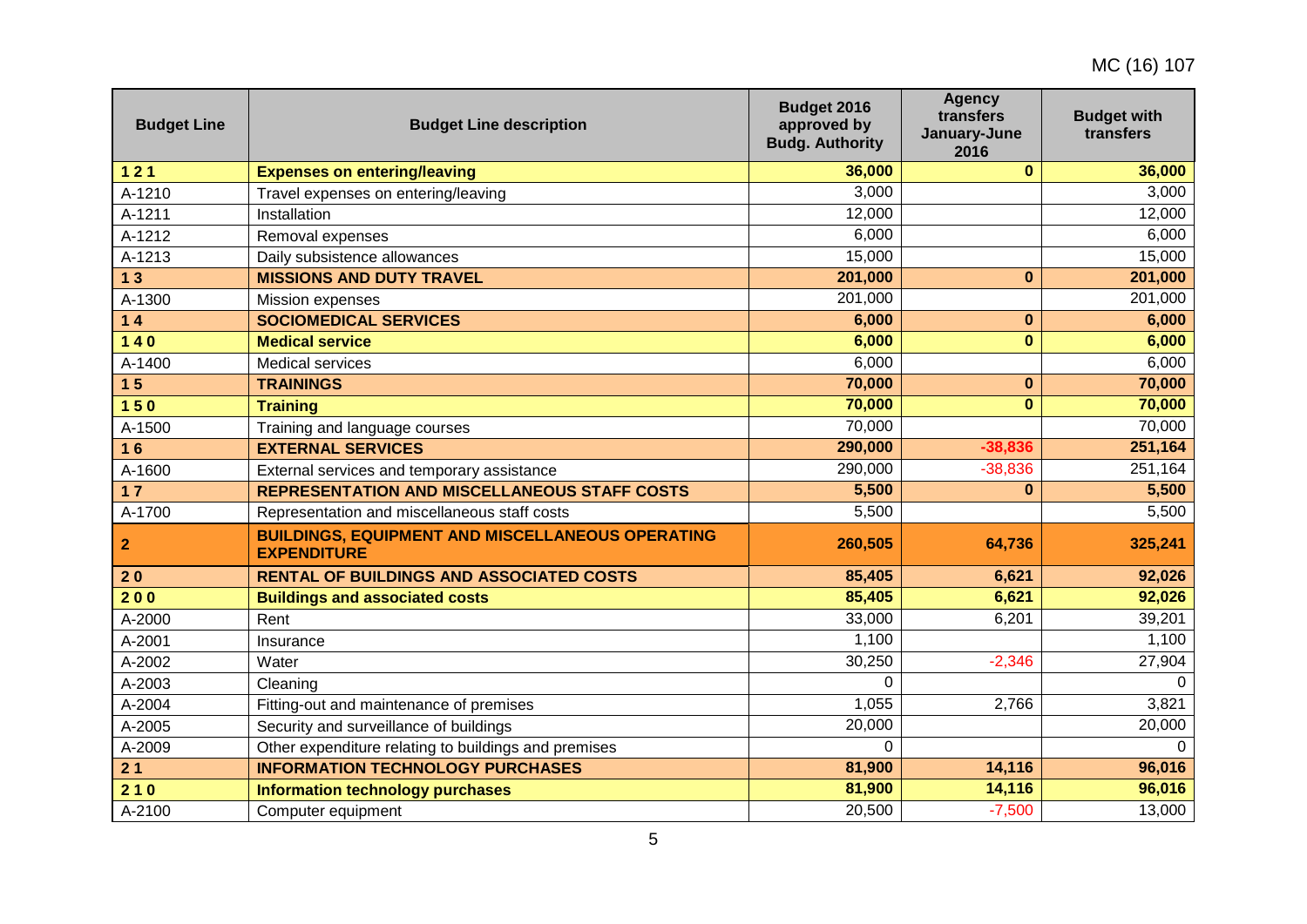| <b>Budget Line</b> | <b>Budget Line description</b>                                 | Budget 2016<br>approved by<br><b>Budg. Authority</b> | <b>Agency</b><br>transfers<br>January-June<br>2016 | <b>Budget with</b><br>transfers |
|--------------------|----------------------------------------------------------------|------------------------------------------------------|----------------------------------------------------|---------------------------------|
| A-2101             | Software                                                       | 12,600                                               | $-4,600$                                           | 8,000                           |
| A-2102             | Other external data processing services                        | 48,800                                               | 26,216                                             | 75,016                          |
| 22                 | <b>MOVABLE PROPERTY AND ASSOCIATED COSTS</b>                   | 21,000                                               | $-6,616$                                           | 14,384                          |
| 220                | <b>Technical installations and electronic office equipment</b> | 1,000                                                | $-116$                                             | 884                             |
| A-2200             | Technical installations and electronic office equipment        | 1,000                                                | $-116$                                             | 884                             |
| 221                | <b>Furniture</b>                                               | 5,000                                                | $\bf{0}$                                           | 5,000                           |
| A-2210             | Furniture                                                      | 5,000                                                |                                                    | 5,000                           |
| 229                | Other movable property and associated costs                    | 15,000                                               | $-6,500$                                           | 8,500                           |
| A-2290             | Books and publications                                         | 15,000                                               | $-6,500$                                           | 8,500                           |
| A-2291             | Cars, transport vehicles, and maintenance and repairs          | 0                                                    |                                                    | 0                               |
| A-2299             | Other movable property, and maintenance and repairs            | $\Omega$                                             |                                                    | $\Omega$                        |
| 23                 | <b>CURRENT ADMINISTRATIVE EXPENDITURE</b>                      | 46,900                                               | 44,615                                             | 91,515                          |
| 230                | <b>Stationery and office supplies</b>                          | 6,000                                                | 2,935                                              | 8,935                           |
| A-2300             | Stationery and office supplies                                 | 6,000                                                | 2,935                                              | 8,935                           |
| 232                | <b>Financial charges</b>                                       | 15,500                                               | $\bf{0}$                                           | 15,500                          |
| A-2320             | <b>Bank charges</b>                                            | 500                                                  |                                                    | 500                             |
| A-2321             | Exchange rate losses                                           | $\Omega$                                             |                                                    |                                 |
| A-2329             | Other financial charges                                        | 15,000                                               |                                                    | 15,000                          |
| 233                | <b>Legal expenses</b>                                          | 20,000                                               | $\mathbf{0}$                                       | 20,000                          |
| A-2330             | Legal expenses                                                 | 20,000                                               |                                                    | 20,000                          |
| A-2331             | Damages                                                        | $\Omega$                                             |                                                    | $\Omega$                        |
| 235                | <b>Other operating expenses</b>                                | 5,400                                                | 41,680                                             | 47,080                          |
| 2350               | Miscellaneous insurances                                       | $\Omega$                                             |                                                    | $\Omega$                        |
| 2359               | Other operating expenses                                       | 5,400                                                | 41,680                                             | 47,080                          |
| 24                 | <b>POSTAGE AND TELECOMM.</b>                                   | 21,300                                               | $\bf{0}$                                           | 21,300                          |
| A-2400             | Postage and delivery charges                                   | 1,300                                                |                                                    | 1,300                           |
| A-2410             | Telecommunication charges                                      | 20,000                                               |                                                    | 20,000                          |
| 25                 | <b>EXPENDITURE ON FORMAL AND OTHER MEETINGS</b>                | 4,000                                                | 6,000                                              | 10,000                          |
| A-2500             | Expenditure on formal and other meetings                       | 4,000                                                | 6,000                                              | 10,000                          |
| 3                  | <b>OPERATIONAL EXPENDITURE</b>                                 | 1,583,495                                            | $\bf{0}$                                           | 1,583,495                       |
| 30                 | <b>Support to implementation of BEREC WP 2014</b>              | 761,495                                              | $\bf{0}$                                           | 761,495                         |